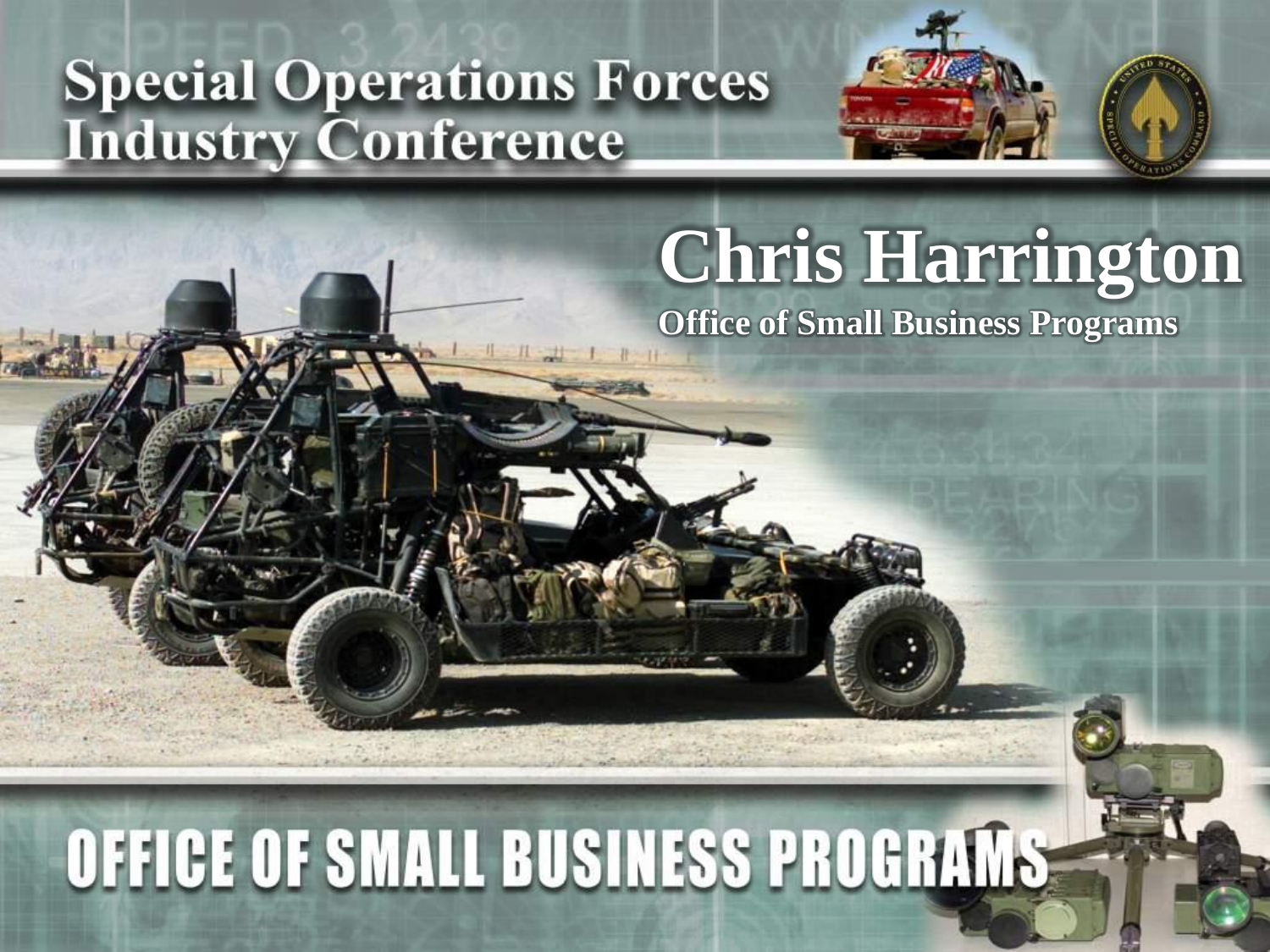#### **Overview**

- **Great Opportunities**
- **What Does the Office of Small Business Programs (OSBP) Look For in a Small Business?**
- **How Does OSBP Support Small Business**
- **How You Can Help OSBP**
- **USSOCOM Small Business Performance**
- **Useful Websites**
- **OSBP POCs**

# OFFICE OF SMALL BUSINESS PROGRAMS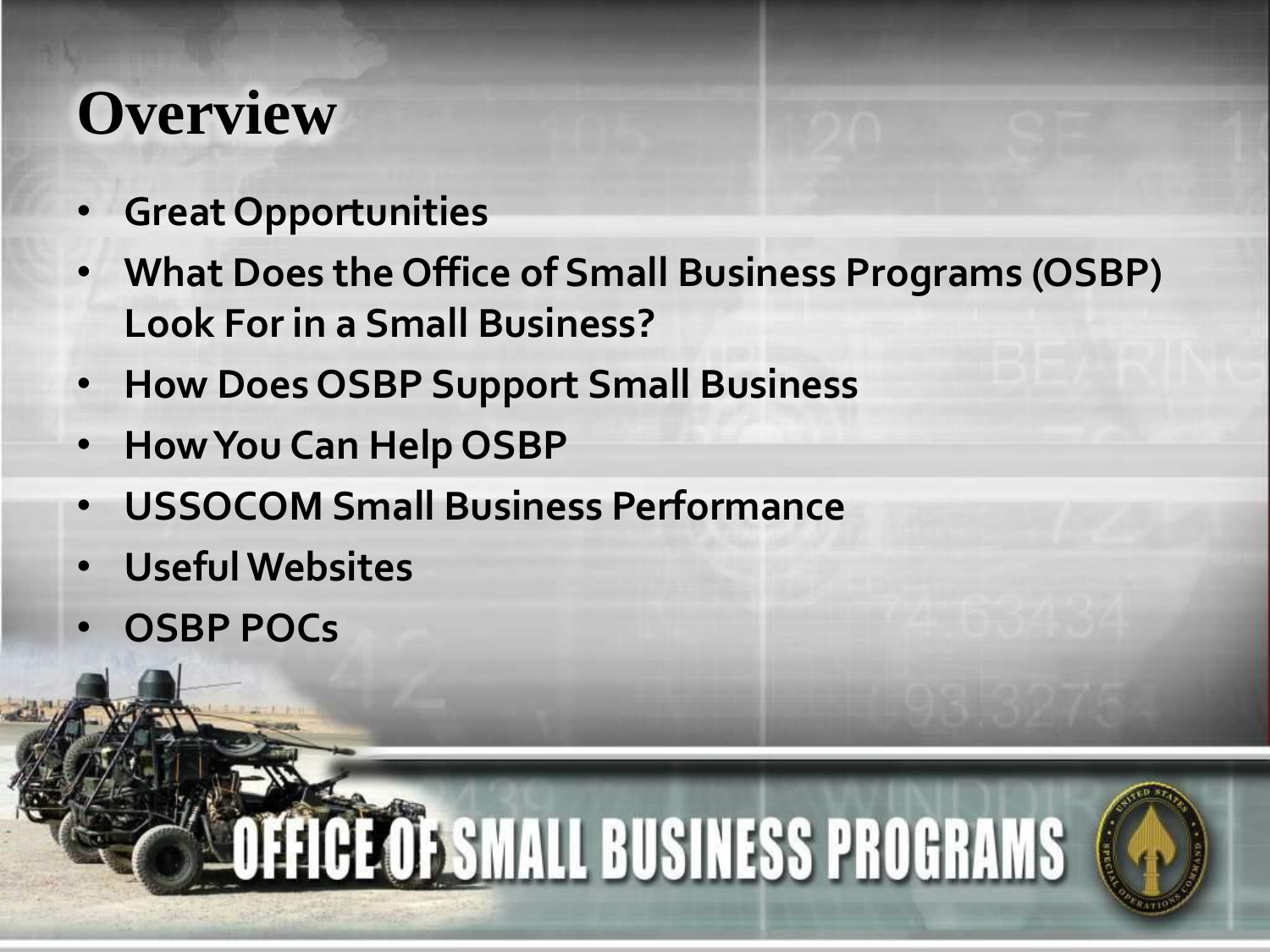#### **Great Opportunities**

- **Take Full Advantage This Week**
	- **TILO**
	- **Q & A Panel**
	- **Celestar CEO (Small Business)**

OFFICE OF SMALL BUSINESS PROGRAMS

- **SRA/L-3 Comm**
- **Networking**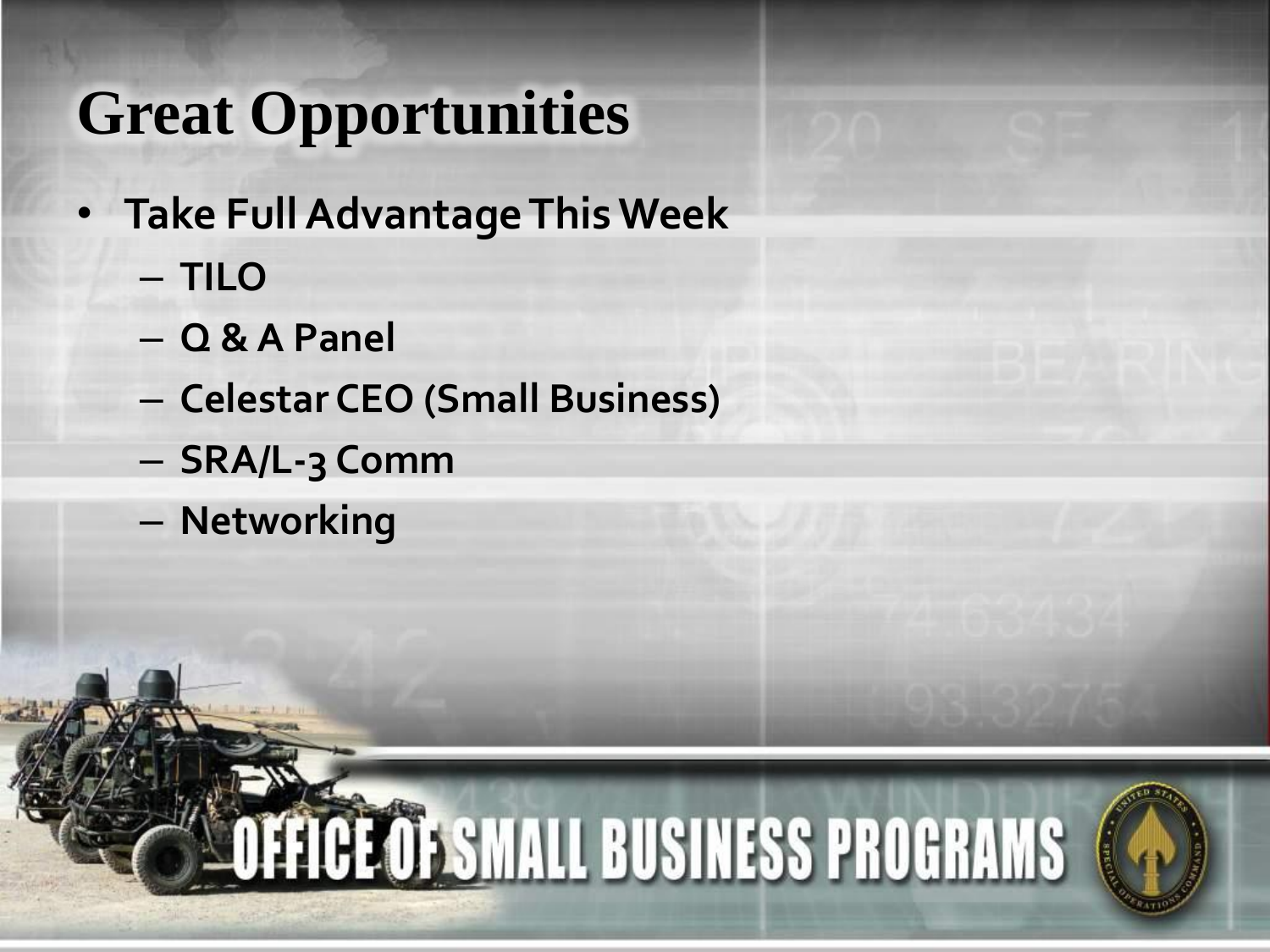#### **What Does OSBP Look For?**

- **Capability is #1**
	- **What Do You Bring to the Table?**

**HIGE OF SMALL BUSINESS PROGRAMS** 

- **Teaming to Strengthen**
- **Past Performance**
- **"Tickets" are Secondary at Best**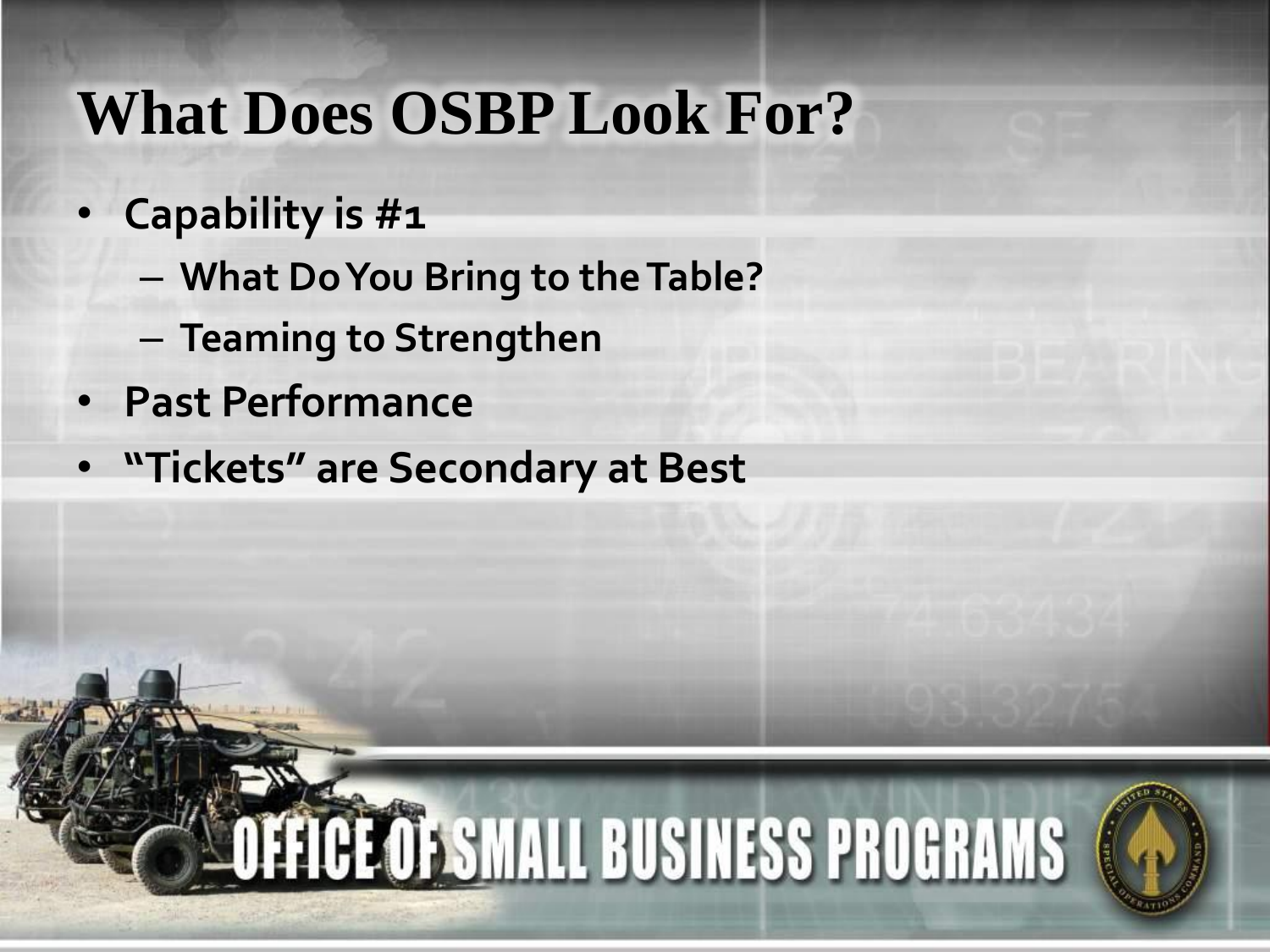#### **How Does OSBP Support Small Business**

- **Your Advocate within the Command**
- **Works Closely with the Small Business Administration**

**FFICE OF SMALL BUSINESS PROGRAMS** 

- **Part of Acquisition Strategy Development Teams**
- **Member on the Larger Source Selection Teams**
- **Matchmaker**
- **Available via Telecon or In-Person for 1 on 1 Time**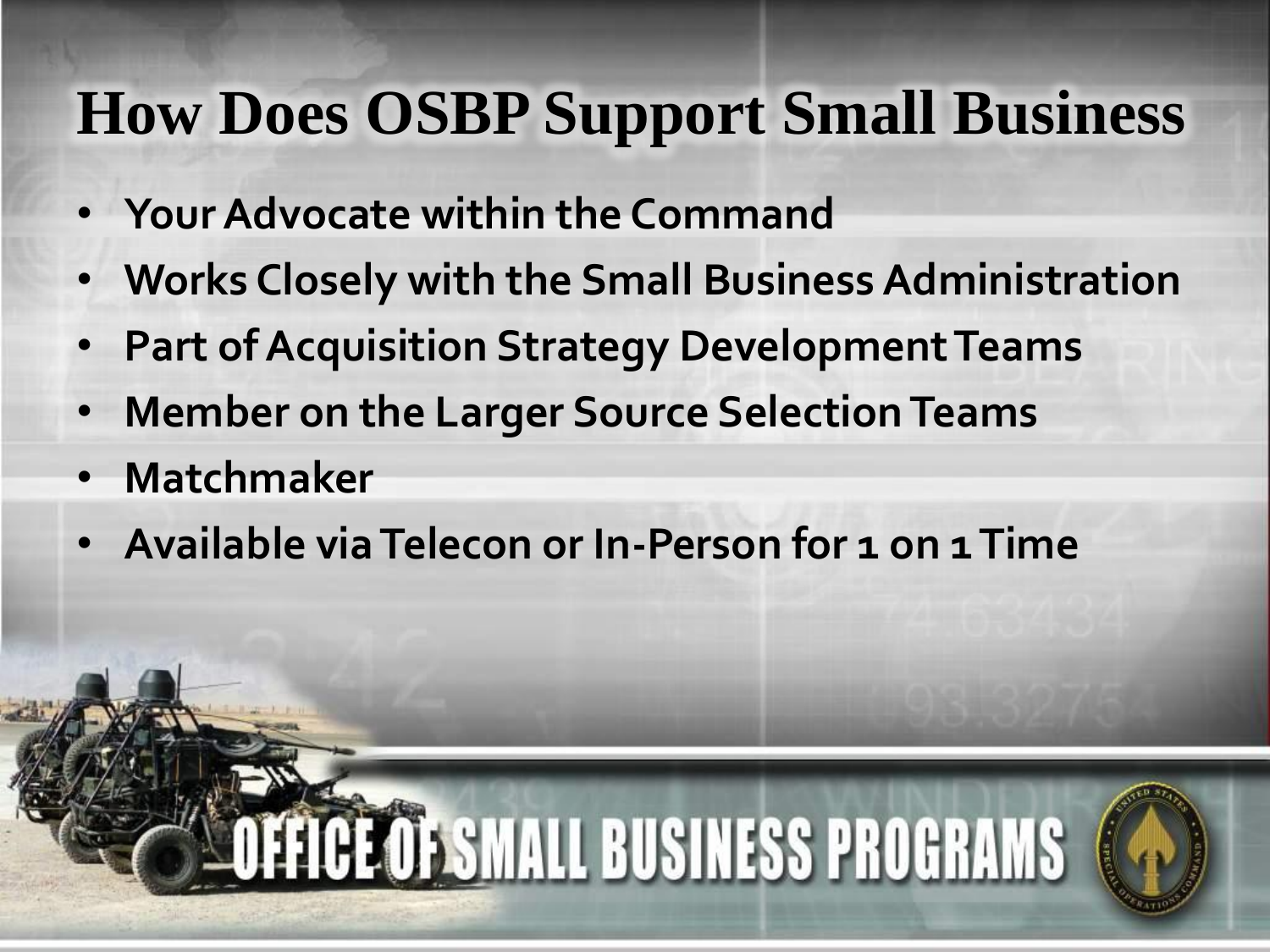#### **How Can You Help OSBP**

- **Read, Read, Read**
- **Answer Sources Sought/Requests For Information**
	- **Respond Timely, Usually to the Contracting Officer**

**FICE OF SMALL BUSINESS PROGRAMS** 

- **Know Your Capabilities**
	- **Can't be Everything to Everyone**
- **Perform**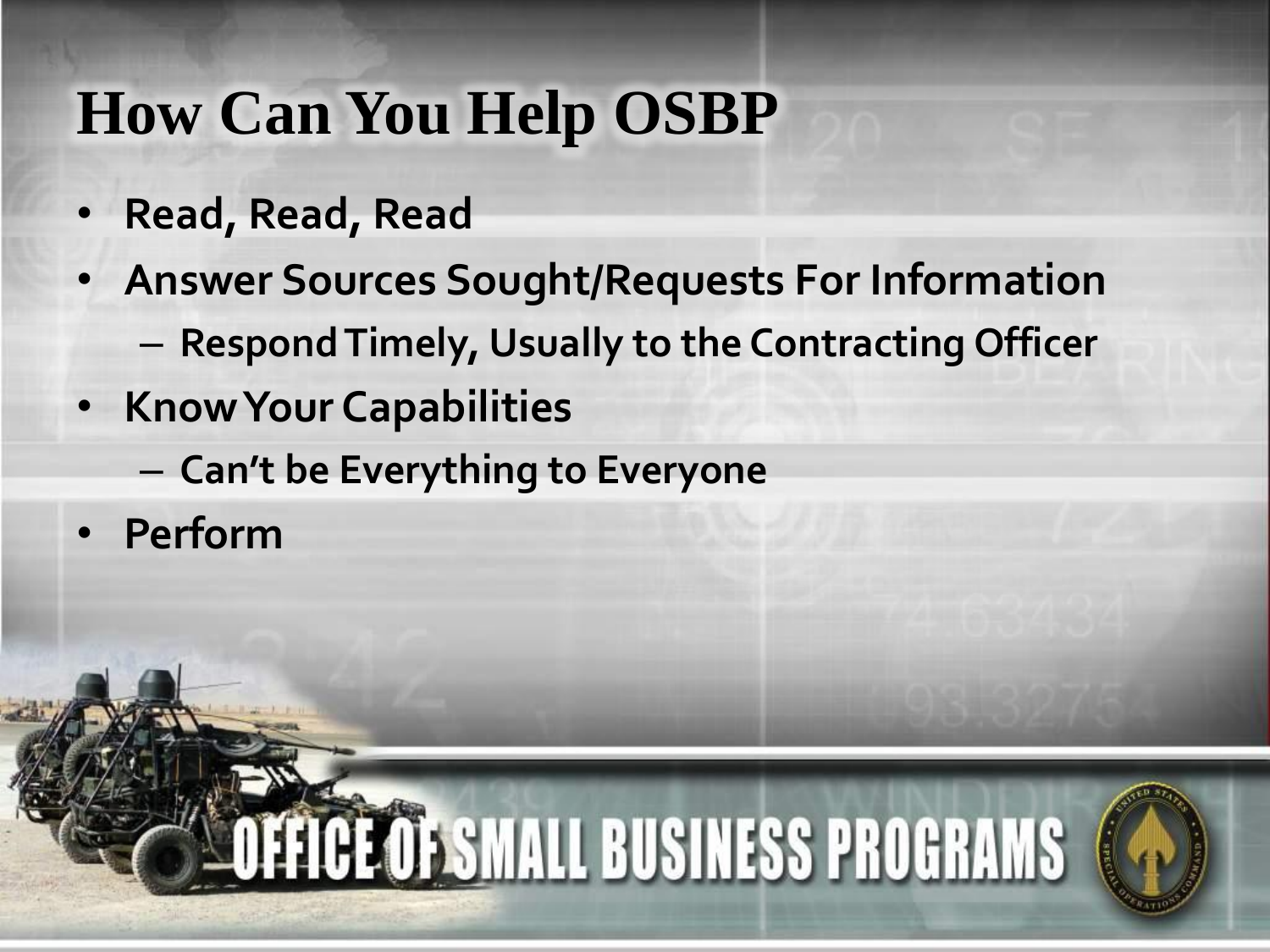#### **Small Business Performance**